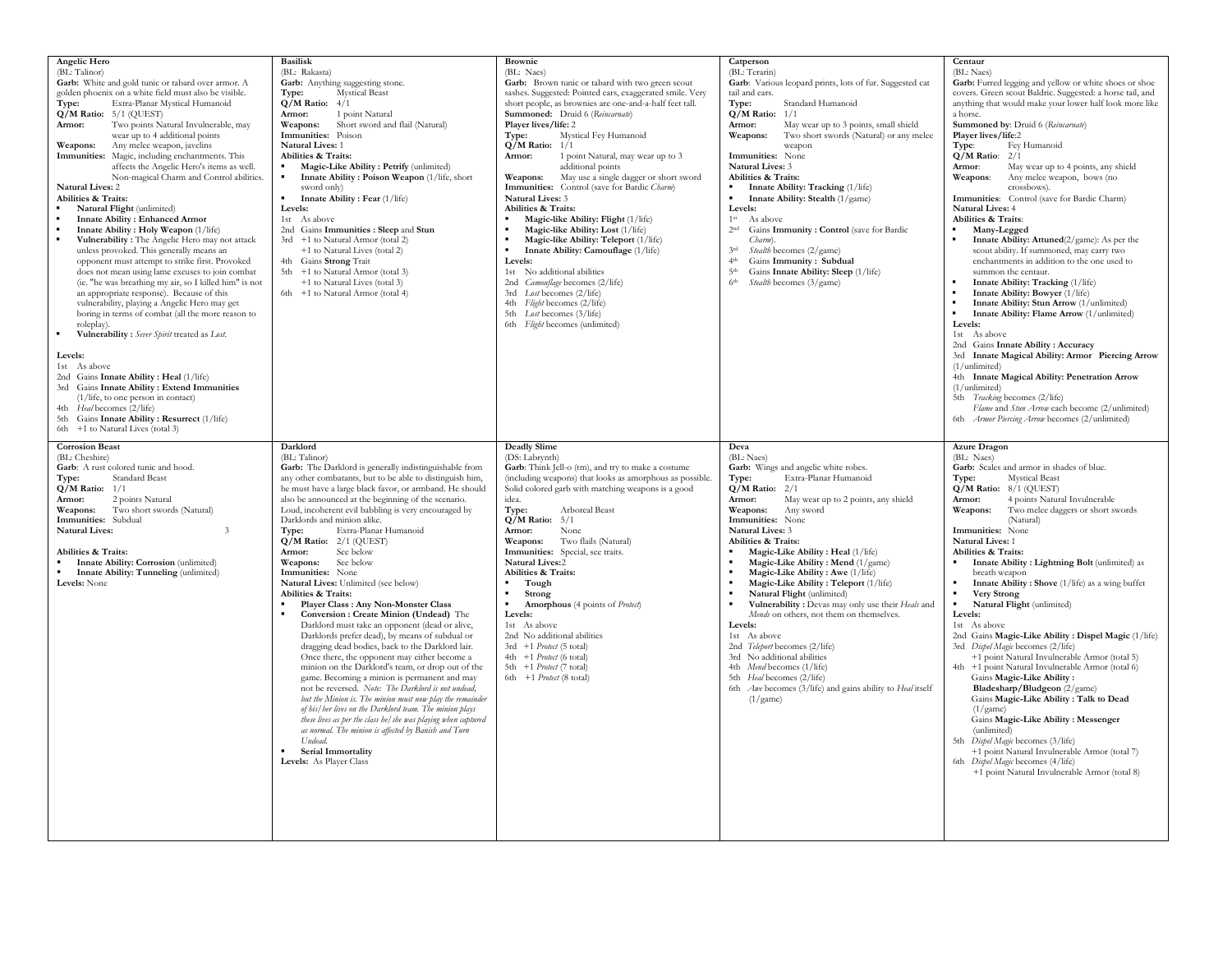| Crimson Dragon<br>(BL: Naes)<br>Garb: Scales and armor in shades of red.<br>Type:<br><b>Mystical Beast</b><br>Q/M Ratio: 8/1 (QUEST)<br>4 points Natural Invulnerable<br>Armor:<br>Weapons:<br>Two melee daggers or short swords<br>(Natural)<br>Immunities: None<br>Natural Lives: 1<br>Abilities & Traits:<br>Innate Magical Ability: Fireball (unlimited) as<br>breath weapon<br>Innate Ability: Shove (1/life) as a wing buffet<br><b>Very Strong</b><br>Natural Flight (unlimited)<br>Levels:<br>1st As above<br>2nd Gains Magic-Like Ability : Dispel Magic (1/life)<br>3rd Dispel Magic becomes (2/life)<br>+1 point Natural Invulnerable Armor (total 5)<br>4th +1 point Natural Invulnerable Armor (total 6)<br>Gains Magic-Like Ability:<br>Bladesharp/Bludgeon (2/game)<br>Gains Magic-Like Ability: Talk to Dead<br>(1/game)<br>Gains Magic-Like Ability: Messenger<br>(unlimited)<br>5th<br>Dispel Magic becomes (3/life)<br>+1 point Natural Invulnerable Armor (total 7)<br>6th Dispel Magic becomes (4/life)<br>+1 point Natural Invulnerable Armor (total 8)                                                                                                                                   | <b>Emerald Dragon</b><br>(BL: Naes)<br>Garb: Scales and armor in shades of green.<br><b>Mystical Beast</b><br>Type:<br>Q/M Ratio: 8/1 (QUEST)<br>4 points Natural Invulnerable<br>Armor:<br>Two melee daggers or short swords<br>Weapons:<br>(Natural)<br>Immunities: None<br>Natural Lives: 1<br>Abilities & Traits:<br>Innate Magical Ability: Acid Ball (unlimited) as<br>breath weapon<br>Innate Ability: Shove (1/life) as a wing buffet<br><b>Very Strong</b><br>Natural Flight (unlimited)<br>Levels:<br>1st As above<br>2nd Gains Magic-Like Ability : Dispel Magic (1/life)<br>Dispel Magic becomes (2/life)<br>3rd<br>+1 point Natural Invulnerable Armor (total 5)<br>+1 point Natural Invulnerable Armor (total 6)<br>4th<br>Gains Magic-Like Ability:<br>Bladesharp/Bludgeon (2/game)<br>Gains Magic-Like Ability: Talk to Dead<br>(1/game)<br>Gains Magic-Like Ability: Messenger<br>(unlimited)<br>Dispel Magic becomes (3/life)<br>5th<br>+1 point Natural Invulnerable Armor (total 7)<br>Dispel Magic becomes (4/life)<br>6th<br>+1 point Natural Invulnerable Armor (total 8) | Opal Dragon<br>(BL: Naes)<br>Garb: Scales and armor in shades of white.<br><b>Mystical Beast</b><br>Type:<br>Q/M Ratio: 8/1 (QUEST)<br>4 points Natural Invulnerable<br>Armor:<br>Two melee daggers or short swords<br>Weapons:<br>(Natural)<br>Immunities: None<br>Natural Lives: 1<br>Abilities & Traits:<br>Innate Magical Ability : Iceball (unlimited) as<br>breath weapon<br>Innate Ability: Shove (1/life) as a wing buffet<br><b>Very Strong</b><br>$\blacksquare$<br>Natural Flight (unlimited)<br>Levels:<br>1st As above<br>2nd Gains Magic-Like Ability : Dispel Magic (1/life)<br>Dispel Magic becomes (2/life)<br>3rd<br>+1 point Natural Invulnerable Armor (total 5)<br>+1 point Natural Invulnerable Armor (total 6)<br>4th<br>Gains Magic-Like Ability:<br>Bladesharp/Bludgeon (2/game)<br>Gains Magic-Like Ability: Talk to Dead<br>(1/game)<br>Gains Magic-Like Ability : Messenger<br>(unlimited)<br>Dispel Magic becomes (3/life)<br>5th<br>+1 point Natural Invulnerable Armor (total 7)<br>Dispel Magic becomes (4/life)<br>6th<br>+1 point Natural Invulnerable Armor (total 8)                                                                                                                                                                                                                                                                                                                                                                                                                                                                                                                                                                                                                                                                                                                                                                 | Sable Dragon<br>(BL: Naes)<br>Garb: Scales and armor in shades of black.<br><b>Mystical Beast</b><br>Type:<br>$Q/M$ Ratio: $8/1$ (QUEST)<br>4 points Natural Invulnerable<br>Armor:<br>Two melee daggers or short swords<br>Weapons:<br>(Natural)<br>Immunities: None<br><b>Natural Lives: 1</b><br>Abilities & Traits:<br>Innate Magical Ability: Sphere of Annihilation<br>(unlimited) as breath weapon<br>Innate Ability: Shove (1/life) as a wing buffet<br>Very Strong<br>Natural Flight (unlimited)<br>Levels:<br>1st As above<br>2nd Gains Magic-Like Ability : Dispel Magic (1/life)<br>3rd Dispel Magic becomes (2/life)<br>+1 point Natural Invulnerable Armor (total 5)<br>4th +1 point Natural Invulnerable Armor (total 6)<br>Gains Magic-Like Ability:<br>Bladesharp/Bludgeon (2/game)<br>Gains Magic-Like Ability: Talk to Dead<br>(1/game)<br>Gains Magic-Like Ability: Messenger<br>(unlimited)<br>5th Dispel Magic becomes (3/life)<br>+1 point Natural Invulnerable Armor (total 7)<br>6th Dispel Magic becomes (4/life)<br>+1 point Natural Invulnerable Armor (total 8) | Dragon, Great<br>(BL: RAN)<br>Garb: Garb or armor with the suggestion of scales.<br><b>Mystical Beast</b><br>Type:<br>$Q/M$ Ratio: $8/1$ (QUEST)<br>5 point Natural Invulnerable<br>Armor:<br>Two short swords (Natural)<br>Weapons:<br>Immunities: None<br><b>Natural Lives: 1</b><br>Abilities & Traits:<br>Natural Flight (unlimited)<br>Innate Magical Ability: Fireball (unlimited)<br>Innate Ability: Shove (unlimited) as a wing buffet<br>Magic-Caster: Wizard (by levels) Great Dragons<br>may cast spells as a Wizard of the same level as the<br>Monster.<br>Very Strong<br>Levels:<br>1st As above<br>2nd +1 point Natural Invulnerable Armor (total 6)<br>3rd +1 Natural Lives (total 2)<br>4th +1 point Natural Invulnerable Armor (total 7)<br>5th +1 Natural Lives (total 2)<br>6th +1 point Natural Invulnerable Armor (total 8)                                                                                                          |
|-----------------------------------------------------------------------------------------------------------------------------------------------------------------------------------------------------------------------------------------------------------------------------------------------------------------------------------------------------------------------------------------------------------------------------------------------------------------------------------------------------------------------------------------------------------------------------------------------------------------------------------------------------------------------------------------------------------------------------------------------------------------------------------------------------------------------------------------------------------------------------------------------------------------------------------------------------------------------------------------------------------------------------------------------------------------------------------------------------------------------------------------------------------------------------------------------------------------|--------------------------------------------------------------------------------------------------------------------------------------------------------------------------------------------------------------------------------------------------------------------------------------------------------------------------------------------------------------------------------------------------------------------------------------------------------------------------------------------------------------------------------------------------------------------------------------------------------------------------------------------------------------------------------------------------------------------------------------------------------------------------------------------------------------------------------------------------------------------------------------------------------------------------------------------------------------------------------------------------------------------------------------------------------------------------------------------------|--------------------------------------------------------------------------------------------------------------------------------------------------------------------------------------------------------------------------------------------------------------------------------------------------------------------------------------------------------------------------------------------------------------------------------------------------------------------------------------------------------------------------------------------------------------------------------------------------------------------------------------------------------------------------------------------------------------------------------------------------------------------------------------------------------------------------------------------------------------------------------------------------------------------------------------------------------------------------------------------------------------------------------------------------------------------------------------------------------------------------------------------------------------------------------------------------------------------------------------------------------------------------------------------------------------------------------------------------------------------------------------------------------------------------------------------------------------------------------------------------------------------------------------------------------------------------------------------------------------------------------------------------------------------------------------------------------------------------------------------------------------------------------------------------------------------------------------------------------------------------|----------------------------------------------------------------------------------------------------------------------------------------------------------------------------------------------------------------------------------------------------------------------------------------------------------------------------------------------------------------------------------------------------------------------------------------------------------------------------------------------------------------------------------------------------------------------------------------------------------------------------------------------------------------------------------------------------------------------------------------------------------------------------------------------------------------------------------------------------------------------------------------------------------------------------------------------------------------------------------------------------------------------------------------------------------------------------------------------|------------------------------------------------------------------------------------------------------------------------------------------------------------------------------------------------------------------------------------------------------------------------------------------------------------------------------------------------------------------------------------------------------------------------------------------------------------------------------------------------------------------------------------------------------------------------------------------------------------------------------------------------------------------------------------------------------------------------------------------------------------------------------------------------------------------------------------------------------------------------------------------------------------------------------------------------------------|
| Dread Knight<br>(BL: Terarin)<br>Armor and a skull mask.<br>Garb:<br>Type:<br>Mystical Undead Humaniod<br>$Q/M$ Ratio: $6/1$ (QUEST)<br>Armor:<br>2 points Natural, may wear up to 4<br>additional points, any shield<br>Any melee weapon and javelins<br>Weapons:<br>Immunities: Magic<br>Natural Lives: 1<br>Abilities & Traits:<br>Magic-like Ability: Heat Weapon (1/life)<br>Magic-like Ability: Pyrotechnics (1/life)<br>Magic-like Ability : Sleep (1/life)<br>Magic-like Ability: Stun (1/life)<br>Magic-like Ability: Finger of Death (1/life)<br>Magic-like Ability: Reanimate (1/life)<br>Magic-like Ability: Honor Duel (2/life)<br>Innate Magical Ability: Fear (1/life)<br>Innate Magical Ability: Touch of Paralyzation<br>Must say "Paralyze" x1 before striking (1/life)<br>Levels:<br>1st As above<br>2nd Heat Weapon and Sleep become (2/life)<br>+1 Natural Life (total 2)<br>3rd Stun, Pyrotechnics and Paralyzation become (2/life)<br>4th Finger of Death and Stun increase to (2/life)<br>+1 Natural Life (total 3)<br>5th Honor Duel becomes (unlimited)<br>Reanimate and Fear become (2/life)<br>6th Heat Weapon, Sleep and Parakyzation become (4/life)<br>+1 Natural Life (total 4) | Dryad<br>(BL: Naes)<br>Garb: Seductive attire adorned with leaves and twigs.<br>Suggested: Pointed ears, sparkling green makeup.<br>Summoned by: Druid 6 (Reincarnate), Wizard 6<br>(Transform)<br>Player lives/life:2<br>Mystical Fey Humanoid<br>Type:<br>$Q/M$ Ratio: $1/1$<br>Requirement: Only females should play a Dryad<br>Armor:<br>None<br>Single melee dagger<br>Weapons:<br>Immunities: Control (save for Bardic Charm)<br><b>Natural Lives: 3</b><br>Abilities & Traits:<br>Magic-like Ability: Commune (Unlimited)<br>Magic-like Ability: Heal (Unlimited)<br>Magic-like Ability: Yield (3/life)<br>$\blacksquare$<br>Home Tree<br>Levels:<br>1st No additional abilities<br>2nd Gain 1 point of Natural Invulnerable Armor<br>3rd Magic-like Ability: Heat Weapon (1/life)<br>Magic-like Ability: Warp Wood (1/life)<br>No additional abilities<br>4th<br>5th Heat Weapon and Warp Wood both become (2/life)<br>6th Natural Invulnerable Armor increases to 2 points.                                                                                                             | Dwarf<br>(WL: Margul)<br>Garb: Metal armor, helmets, fake beards or mustaches.<br>Standard Humanoid<br>Type:<br>Q/M Ratio:<br>1/1<br>May wear up to 4 points, small or medium shields<br>Armor:<br>Any one-handed melee weapon under 3' length,<br>Weapons:<br>any melee axe, any melee hammer<br>Subdual Poison Disease<br>Immunities:<br>Natural Lives:3<br><b>Abilities &amp; Traits:</b><br>Innate Ability : Improve Weapon (1/life) Either for self or<br>another, takes 100 count.<br>Innate Ability: Sprint (1/game) The dwarf may jump to his<br>feet and run normally for a 10 count. May be combined with<br>Fight After Death.<br>Innate Ability : Fight After Death (last life only)<br>Vulnerability: Short All Dwarf players must fight from<br>their knees. Leg shots still count, but not if the strike lands<br>below the knee. Players who are naturally under 5' tall do not<br>have to kneel, but must take leg shots normally if they choose<br>to fight standing up.<br>Vulnerability: Players may not carry more than one<br>Dwarven Improvement at a time. Only Dwarves themselves<br>are the exception to this rule, as they may wear any number<br>of their own Improvements (or the improvements of other<br>Dwarves) without penalty<br>Levels:<br>1st As above<br>2nd Improve Weapon becomes (2./life)<br>Gains Innate Ability : Improve Shield (1/life) Either for<br>self or another, takes 100 count.<br>May carry and use throwing axes<br>3rd<br>Gains Innate Ability : Mend (2/life) only on metal weapons,<br>armor and shields<br>Improve Shield becomes (2/life)<br>4th<br>Gains Innate Ability : Improve Armor (1/life) Either for<br>self or another, takes 100 count<br>Gains Innate Ability : Harden Weapon (1/life)<br>+1 Natural Life (total 4)<br>6th<br>May Fight After Death on last two lives<br>Sprint becomes (1/life) | Elemental, Air<br>(BL: Naes)<br>Summoned: Druid 6, Wizard 6<br>Garb: Thin filmy gauze, or other light, sheer materials<br>Mystical Extra-Planar Animation<br>Type:<br>$Q/M$ Ratio: $3/1$<br>Armor:<br>2 points Natural<br>Weapons:<br>2 short swords, covered in electric yellow<br>or sky blue (Natural)<br>Immunities: Flame, Control, Subdual, Poison<br><b>Natural Lives: 3</b><br>Abilities&Traits:<br>Magic-Like Ability: Teleport (2/life)<br>Magic-Like Ability: Call Lightning (2/life)<br>Magic-Like Ability: Lightning Bolt (1/life)<br>Innate Ability: Shove (unlimited) may be cast<br>while moving. This is the ability to push with a<br>great gust of wind.<br>Tough<br>Vulnerability: Air elementals can be dispelled back<br>to their plane of origin for the remainder of their<br>lives with a simple Wind spell.<br>Levels: None                                                                                                                                                                                                                                        | Elemental, Earth<br>(BL: Naes)<br>Summoned: Druid 6, Wizard 6<br>Garb: Dark browns and reds. If you're really into it,<br>cover yourself with mud and grass<br>Mystical Extra-Planar Animation<br>Type:<br>O/M Ratio:<br>3/1<br>2 points Natural<br>Armor:<br>Weapons:<br>Two maces, covered in green or brown<br>(Natural)<br>Immunities: Poison, Subdual, Control<br><b>Natural Lives: 3</b><br>Abilities & Traits:<br>Strong<br>Tough<br>Innate Ability: Teleport (unlimited) as per<br>wizard. Earth elemental carry it's summoner with it<br>on a Teleport (1/life).<br>Innate Ability: Touch of Paralysis (1/life).<br>Must say "Stone x1" upon contact of an opponent,<br>with weapon or hand.<br>Innate Ability : Stone Heal Petrify will Heal lost<br>limbs, and Mend armor.<br>Vulnerability: A Stone to Flesh spell will<br>completely disintegrate the elemental, dispelling it<br>from this plane, for the rest of its lives.<br>Levels: None |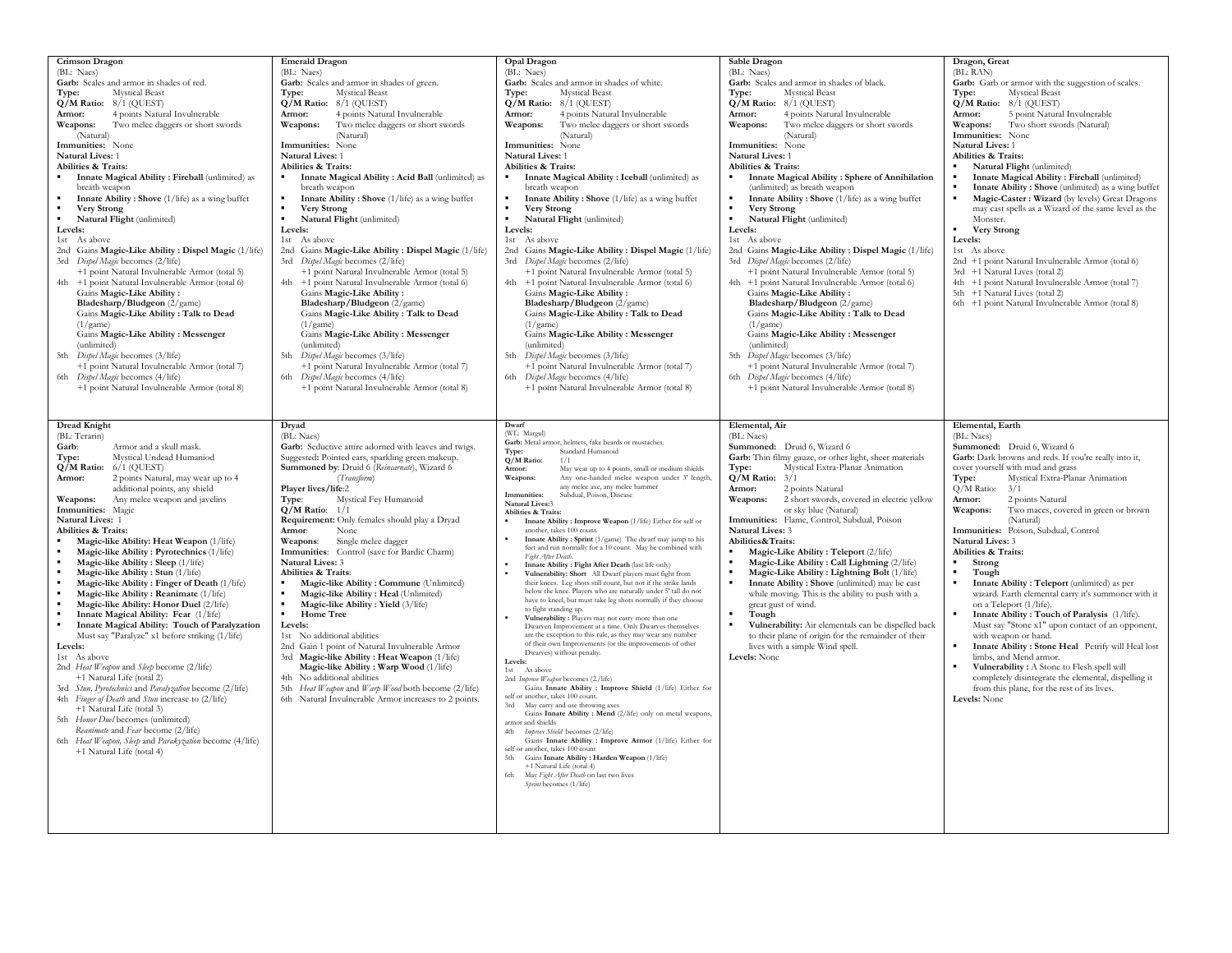| Elemental, Fire<br>(BL: Naes)<br>Summoned: Druid 6, Wizard 6<br>Garb: Wispy reds, oranges, and yellows. Using some<br>sheer, colored material for the flames is good.<br>Mystical Extra-Planar Animation<br>Type:<br>Q/M Ratio<br>3/1<br>2 points Natural<br>Armor:<br>Single sword and a short bow, cover with<br>Weapons:<br>orange and red flames<br>Immunities: Flame, Magic (except for those spells<br>mentioned below), Poison<br><b>Natural Lives: 3</b><br>Abilities & Traits:<br>Magic-Like Ability: Pyrotechnics (2/life)<br><b>Innate Ability: Burning Body</b><br>Innate Ability: Flame Weapons (unlimited)<br>Innate Ability: Fire Heal Any fire-based spells<br>$\blacksquare$<br>cast upon the elemental heals it of all wounds and<br>mends all damaged armor.<br>Tough<br>Vulnerability: A single Iceball acts as a Banish. If<br>hit with by <i>Iceball</i> five times in one life, it is<br>dispelled for the rest of its lives.<br>Levels: None                                                                                                                                                                                                                                                                                                                                                                                                                                                                                                                                                                                                                                                                                                                                                                                                                                                                                            | Elemental, Water<br>(MS: Manny)<br>Summoned: Druid 6, Wizard 6<br>Garb: Blue flowing garb and a squirt gun doesn't hurt.<br>Blue face paint is good too. Add a shimmering sheer<br>fabric over the blue to give it a running water effect.<br>Type:<br>Mystical Extra-Planar Animation<br>$Q/M$ Ratio: $3/1$<br>None<br>Armor:<br>Weapons:<br>Two flails, covered in blue (Natural)<br>Immunities: Magic (except those spells mentioned<br>below), Poison<br><b>Natural Lives: 3</b><br>Abilities & Traits:<br><b>Amorphous</b> Water Elementals have 2 levels of<br>Protect<br>Aquatic<br>$\blacksquare$<br>Strong<br>$\blacksquare$<br>Tough<br>Magic-like Ability: Teleport (2/life)<br>Innate Ability : Wave (unlimited)<br>Innate Ability: Touch of Death (1/life) touch<br>target and say x1 "Drown." May be extended<br>through flails.<br><b>Innate Ability: Extinguish</b><br>$\blacksquare$<br>Innate Ability : Ice Heal Iceball or cold effects<br>(like Avalanche) Heal all wounds and Mend all lost<br>armor.<br>Vulnerability: Being struck or caught in a fire<br>based spell five times in one life will result in the<br>elemental being dispelled remainder of their lives.<br>Levels: None | Elf, Common Sylvan<br>(Various)<br>Garb: Human styles with the addition of a green sash for<br>Scouts or an appropriate colored sash for their<br>spellcasting class<br>Type:<br>Fey Humanoid<br>$Q/M$ Ratio: $1/1$<br>May wear up to 3 points, small or<br>Armor:<br>medium shield<br>Any melee weapon, any bow<br>Weapons:<br>Immunities: Control<br><b>Natural Lives:3</b><br>Abilities & Traits:<br><b>Innate Ability: Accuracy</b><br>Innate Ability : Improve Weapon Only usable<br>on long swords.<br>Magic-Caster : Druid, Wizard or Bard OR<br>Player Class : Scout If spellcasting is chosen,<br>they must obey all the rules for that class (including<br>point cost and availability of weapons). If armor is<br>worn as a spellcaster, the cost is one spellpoint per<br>point of armor. Elves do not gain the class abilities<br>of the Druid (i.e.: no Immunity to Poison or Pass<br>Without Trace). Elven Scouts may use longbows at<br>1st level.<br>$\blacksquare$<br>Vulnerabilities: Elves may not be Resurrected or<br>Reanimated<br>Levels: Common Elves advance in ability exactly as<br>their chosen Class. They gain one additional life at<br>6th level (total 4). | Elf, Deep Dweller<br>(MS: Manny)<br>Garb: Black make-up, a white wig, black and silver<br>combat garb.<br>Type:<br>Fey Humanoid<br>$Q/M$ Ratio: $1/1$<br>May wear up to 3 points<br>Armor:<br>Weapons:<br>Any melee weapons and short bow or<br>hand crossbow<br>Immunities: Control<br><b>Natural Lives:</b><br>Abilities & Traits:<br>"Innate Ability: Adamantine Weapons<br><b>Innate Ability: Flame arrow</b> $(1/unlimited)$<br>Levels:<br>1 <sup>st</sup> As above<br>2 <sup>nd</sup> Gains Innate Ability: Poison (1/life)<br>3rd<br>May use a small shield.<br>4th Gains Innate Magical Ability: Armor Piercing<br>Arrow (1/unlimited)<br>Gains Innate Magical Ability: Touch of Death<br>$(2/\text{life})$<br>5 <sup>th</sup> Gains Innate Ability: Poisoned Weapons<br>(unlimited, excluding specialty arrows)<br>6th Gains Magic-Caster: Wizard May purchase 5<br>total points of wizard magic from levels 1-3, with no<br>reduction in spellpoints for weapons. | <b>Entangling Mass</b><br>(BL: Naes & Argon)<br>Garb: A mass of shredded cloth, leaves etc.<br>Arboreal Beast<br>Type:<br>$Q/M$ Ratio: $3/1$<br>None<br>Armor:<br>Two short swords as natural weapons.<br>Weapons:<br>Immunities: Flame, Subdual<br><b>Natural Lives:</b><br>$\ddot{3}$<br>Abilities & Traits:<br>$\blacksquare$<br>Strong<br>$\blacksquare$<br>Regeneration: Due to the amphorous nature of<br>the Mass, regeneration restores a "hit" to the Mass<br>as opposed to a lost limb. In addition to the<br>regeneration ability.<br>Innate Ability : Lightning Heal Lightning Bolt<br>and Call Lightning will act as an instant Heal,<br>restoring all damage to the Mass.<br>Innate Ability: Entangle (2/unlimited)<br>Amorphous (4 points of Protect)<br>ж.<br>Levels:<br>1 <sup>st</sup><br>As above<br>No additional abilities.<br>2 <sup>nd</sup><br>Entangle becomes (unlimited)<br>3rd<br>$4th +1$ <i>Protect</i> (total 5)<br>No additional abilities<br>5 <sup>th</sup><br>Regeneration becomes Greater Regeneration<br>6 <sup>th</sup><br>+1 Protect (total 6) |
|-----------------------------------------------------------------------------------------------------------------------------------------------------------------------------------------------------------------------------------------------------------------------------------------------------------------------------------------------------------------------------------------------------------------------------------------------------------------------------------------------------------------------------------------------------------------------------------------------------------------------------------------------------------------------------------------------------------------------------------------------------------------------------------------------------------------------------------------------------------------------------------------------------------------------------------------------------------------------------------------------------------------------------------------------------------------------------------------------------------------------------------------------------------------------------------------------------------------------------------------------------------------------------------------------------------------------------------------------------------------------------------------------------------------------------------------------------------------------------------------------------------------------------------------------------------------------------------------------------------------------------------------------------------------------------------------------------------------------------------------------------------------------------------------------------------------------------------------------------------------|---------------------------------------------------------------------------------------------------------------------------------------------------------------------------------------------------------------------------------------------------------------------------------------------------------------------------------------------------------------------------------------------------------------------------------------------------------------------------------------------------------------------------------------------------------------------------------------------------------------------------------------------------------------------------------------------------------------------------------------------------------------------------------------------------------------------------------------------------------------------------------------------------------------------------------------------------------------------------------------------------------------------------------------------------------------------------------------------------------------------------------------------------------------------------------------------------------------|----------------------------------------------------------------------------------------------------------------------------------------------------------------------------------------------------------------------------------------------------------------------------------------------------------------------------------------------------------------------------------------------------------------------------------------------------------------------------------------------------------------------------------------------------------------------------------------------------------------------------------------------------------------------------------------------------------------------------------------------------------------------------------------------------------------------------------------------------------------------------------------------------------------------------------------------------------------------------------------------------------------------------------------------------------------------------------------------------------------------------------------------------------------------------------------------|-----------------------------------------------------------------------------------------------------------------------------------------------------------------------------------------------------------------------------------------------------------------------------------------------------------------------------------------------------------------------------------------------------------------------------------------------------------------------------------------------------------------------------------------------------------------------------------------------------------------------------------------------------------------------------------------------------------------------------------------------------------------------------------------------------------------------------------------------------------------------------------------------------------------------------------------------------------------------------|---------------------------------------------------------------------------------------------------------------------------------------------------------------------------------------------------------------------------------------------------------------------------------------------------------------------------------------------------------------------------------------------------------------------------------------------------------------------------------------------------------------------------------------------------------------------------------------------------------------------------------------------------------------------------------------------------------------------------------------------------------------------------------------------------------------------------------------------------------------------------------------------------------------------------------------------------------------------------------------------------------------------------------------------------------------------------------------|
| <b>Extra-Planar Entity</b><br>(WL: Vaargard)<br>Garb: Red fabrics, horns and a pitchfork. Face paint, bat-like wings<br>and symbols of evil darkness optional.<br>Extra-Planar Humanoid<br>Type:<br>Q/M Ratio:<br>$7/1$ (Quest)<br>4 points Natural Invulnerable<br>Armor:<br>Two short swords (Natural) or any melee weapon<br>Weapons:<br>Magic (see Vulnerability below)<br>Immunities:<br>Natural Lives: 1<br>Abilities & Traits:<br>Magic-Like Ability: Finger of Death (1/life)<br>Magic-Like Ability: Confusion (1/life)<br>Magic-Like Ability: Dispel Magic (3/life)<br>Natural Flight (unlimited)<br>Innate Magical Ability: Fear (1/life)<br>Tough<br>Strong<br>Vulnerability: Each Entity must pick a common attack form<br>or School of Magic to which bypasses all remaining armor<br>and normal immunities. These attacks cause damage and/or<br>other effects as though the Entity possesed no protection at<br>all. Additionally, if the effect would not ordinarily cause direct<br>damage (like a Control spell), then the Entity must take a<br>wound to the location of the attacker's choice, and may be<br>slain through accumulated wounds in this manner. Examples<br>include: Blunt Weapons, Arrows and Projectiles, Subdual,<br>Flame, Ice, etc.<br>Levels<br>1st<br>As above<br>2nd Gains Magic-Like Ability : Pyrotechnics (1/life) or<br>Innate Ability: Steal Life (1/life) or<br><b>Immunity: Non-Magical Weapons</b><br>Confusion becomes (2/life)<br>3rd<br>Fear becomes (2/life)<br>4th<br>Gains Immunity: Projectiles or<br>Magic-Like Ability: Yeild (1/life) or<br><b>Innate Ability: Regeneration</b><br>5th<br>Confusion becomes (3/life)<br>Fear becomes (3/life)<br>6th<br>Gains Very Strong Trait or<br>Magic-Like Ability : Sphere of Annihilation (1/bolt,<br>unlimited) or Magic-Like Ability: Feeblemind (3/life) | Gargoyle<br>(BL: Rakasta)<br>Garb: Dark grays and bat-like wings<br>Mystical Animation<br>Type:<br>$Q/M$ Ratio: $3/1$<br>2 points Natural Invulnerable<br>Armor:<br>Two short swords (Natural), rocks<br>Weapons:<br>Immunities: Control, Subdual, Death<br>Natural Lives: 1<br>Abilities & Traits:<br>Natural Flight (2/life) May carry one dead victim<br>$\blacksquare$<br>at a time.<br>Innate Ability: Sever Spirit (2/life) Can only be<br>used in lair. Simulates devouring the victim.<br><b>Innate Ability: Mend Heals</b><br>Lair: A Gargoyle must have a lair where victims<br>are taken.<br>Strong<br>$\blacksquare$<br>Levels:<br>1st As above<br>2nd Gains Innate Ability: Teleport (1/life) Must be<br>within 50 of a larger-than-man-sized stonework of any<br>type to activate this ability. The gargoyle must teleport to<br>that stonework.<br>3rd Natural Flight becomes (unlimited)<br>4th +1 Natural Life (total 2)<br>+1 point Natural Invulnerable Armor (total 3)<br>5th Teleport becomes (2/life)<br>+1 Natural Life (total 3)<br>6th Sever Spirit becomes (unlimited)                                                                                                              | Ghost<br>(BL: Terarin)<br>White sheet. Chains optional.<br>Garb:<br>Mystical Undead<br>Type:<br>$Q/M$ Ratio: $3/1$ (QUEST)<br>None<br>Armor:<br>Weapons:<br>None<br>Immunities: Control, Death, Subdual<br>Natural Lives:3<br>Abilities & Traits:<br>Incorporeal (unlimited unless using Abilities)<br>Magic-like Ability: Forcewall (unlimited) May<br>have up to two in operation at any time.<br>Magic-like Ability: Extinguish (5/life)<br>٠.<br>$\blacksquare$<br>Magic-like Ability: Sleep (unlimited) Ghosts are<br>encouraged to not use this ability more than four<br>times per team encountered.<br>Magic-like Ability: Dispel Magic (2/life)<br>٠<br>$\blacksquare$<br>Vulnerability: May be attacked by magic and<br>enchanted weapons while using abilities.<br>Vulnerability: Once a Ghost begins using an<br>ability, it must finish the incantation before taking<br>any futher action.<br>Levels:<br>1st As above<br>2nd No additional abilities<br>3rd No additional abilities<br>4th Dispel Magic becomes (3/life)<br>5th No additional abilities<br>6th Dispel Magic becomes (unlimited)                                                                                | Ghoul<br>(BL: Terarin)<br>Garb: Torn and tattered clothing. Gory make-up.<br>Undead Humanoid<br>Type:<br>$Q/M$ Ratio: $2/1$<br>1 point Natural<br>Armor:<br>Weapons:<br>Two short swords (Natural) or any melee<br>weapons<br>Immunities: Subdual, Control, Death<br><b>Natural Lives:3</b><br>Abilities & Traits:<br>Innate Ability: Touch of Paralyzation (2/life)<br>Must declare "Paralyze!" to discharge.<br>Innate Ability: Replication (unlimited)<br>$\blacksquare$<br>Vulnerability: Ghouls will not approach within 20<br>feet of a Healer or Paladin boldly presenting a<br>symbol of faith.<br>Levels:<br>1st As above<br>2nd No additional abilities<br>3rd Paralyzation becomes (3/life)<br>4th No additional abilities<br>5th Paralyzation becomes (5/life)<br>6th No additional abilities                                                                                                                                                                   | Giant, Hill<br>(BL: RAN)<br>Garb: White and Brown tunic. Suggested anything that<br>makes you look taller, a smear of white or brown face<br>paint.<br>Summoned By: Druid 6 (Reincarnate)<br>Player Lives/Life: 2<br>Humanoid<br>Type:<br>$Q/M$ Ratio: $1/1$<br>2 points Natural, may wear up to 2<br>Armor:<br>additional points<br>Any melee weapons and boulders<br>Weapons:<br>Immunities: None<br><b>Natural Lives:2</b><br>Abilities & Traits:<br>Large<br>$\blacksquare$<br>Strong<br>$\blacksquare$<br>Siege Boulder (1/life) or Improved Rocks<br>(1/reusable)<br>Levels: None. These giants are far too stupid to improve<br>their tactics or gain experience from past mistakes.                                                                                                                                                                                                                                                                                                                                                                                           |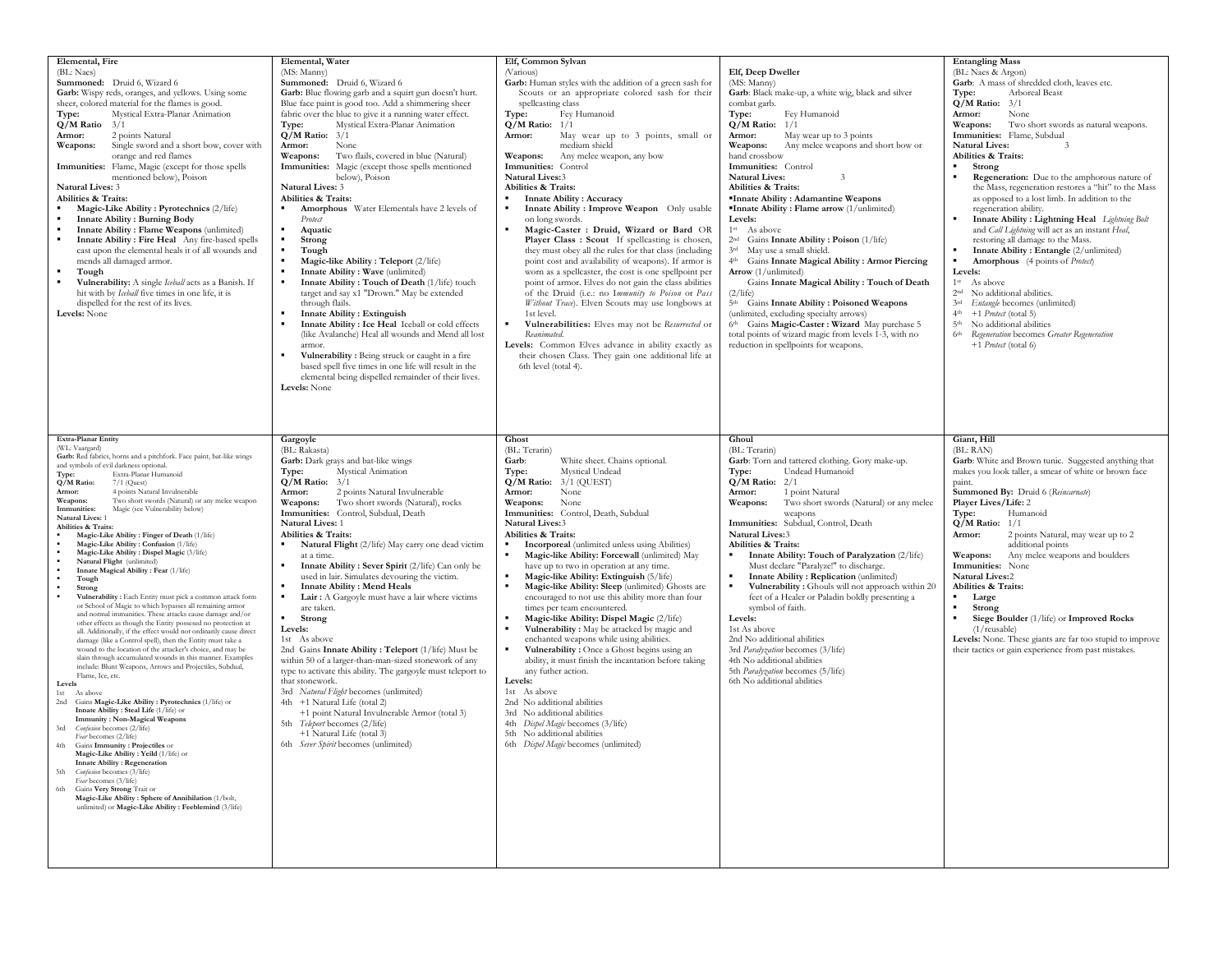| Giant, Fire<br>(BL: RAN)<br>Garb: Light cool weather garb in red and black colors.<br>Anything that makes you look taller.<br>Standard Humanoid<br>Type:<br>$Q/M$ Ratio: $4/1$<br>3 points of Natural, may wear up to 4<br>Armor:<br>additional points<br>Any Melee Weapons<br>Weapons:<br>Immunities: Flame<br><b>Natural Lives:2</b><br>Abilities & Traits:<br>Magic-like Ability: Fireball (1/bolt)<br>Large<br>Strong<br>Levels:<br>1 <sup>st</sup> As above<br>2 <sup>nd</sup> Fireball becomes (2/bolts)<br>No Additional Abilities<br>3rd<br>4 <sup>th</sup> Fireball becomes (3/bolts)<br>5 <sup>th</sup> No Additional Abilities<br>6 <sup>th</sup> Fireball becomes (4/bolts)         | Giant, Frost<br>(BL: RAN)<br>Garb: Heavy cold weather garb and furs of blue and<br>white in color. Suggested anything that makes you look<br>taller.<br>Type:<br>Standard Humanoid<br>$Q/M$ Ratio: $4/1$<br>3 points Natural, may wear up to 3<br>Armor:<br>additional points<br>Any melee weapons<br>Weapons:<br>Immunities: Subdual<br><b>Natural Lives:2</b><br>Abilities & Traits:<br>Magic-like Ability: Iceball (1/bolt)<br>Large<br>Strong<br>Levels:<br>1 <sup>st</sup><br>As above<br>2 <sup>nd</sup> Iceball becomes (2/bolts)<br>3rd No Additional Abilities<br>Iceball becomes (3/bolts)<br>4 <sup>th</sup><br>No Additional Abilities<br>5 <sup>th</sup><br>Iceball becomes (4/bolts)<br>6 <sup>th</sup>                                     | Giant, Titan (Joten)<br>(BL: RAN)<br>Garb: Elegant garb using white and blue or red and<br>black.<br>Standard Humanoid<br>Type:<br>$Q/M$ Ratio: $7/1$<br>6 points of Natural Invulnerable<br>Armor:<br>Weapons:<br>Any melee weapon<br>Immunities: Choose either Subdual or Flame<br><b>Natural Lives:1</b><br>Abilities & Traits:<br>• Large<br>• Very Strong<br>Levels:<br>1 <sup>st</sup> As above<br>2nd Gains Magic-Like Ability : Iceball (1/bolt) or<br>Fireball (1/bolt) or Petrify (1/bolt) or Lightning<br>Bolt (1/bolt) Once the bolt type is chosen, the Titan<br>may never take the other. Hereafter this ability is<br>referred to as Spellball.<br>3rd No Additional Abilities<br>4 <sup>th</sup> Spellball becomes (2/bolts)<br>5 <sup>th</sup> No Additional Abilities<br>6 <sup>th</sup> Spellball becomes (4/bolts) | Giant, Thunder<br>(WL: Wyngarde)<br>Garb: These sophisticated giants would never wear the<br>furs and hides of which their barbaric cousins are so<br>fond. As the spell-casters of the Giantish community,<br>these creatures have acquired the same refined and<br>somewhat pampered lifestyles common to human mages<br>As such, they are prone to voluminous robes,<br>comfortable breeches, large hand-made muslin shirts,<br>and similar citified clothing. Also, anything with a<br>lightning bolt or zigzagging motif, yellow sashes to<br>denote mage status, and/or hooded cloaks. A deep,<br>booming voice doesn't hurt, either.<br>Mystical Humanoid<br>Type:<br>$Q/M$ Ratio: $6/1$<br>Armor:<br>3 points Natural Invulnerable<br>Weapons: Any one-handed melee weapon<br>Immunities: Flame, Subdual<br>Natural Lives:3<br>Abilities & Traits:<br>• Large<br>$-$ Strong<br>Magic-Like Ability: Lightning Bolt (2/bolts)<br>Magic-Like Ability : Iceball (2/life)<br>Magic-Like Ability: Call Lightning (1/life)<br>Magic-Like Ability: Shove (2/life)<br>Magic-Caster: Wizard Gains spellpoints as a<br>Wizard of half the Monster's level. Spellpoints are<br>not lost for a weapon.<br>Levels:<br>1st As above<br>2ndLightning Bolt becomes (3/bolts)<br>3rd Magic-Like Ability: Wind (1/game) only need say<br>the Wind chant once to cast<br>4th Lightning Bolt becomes (4/bolts)<br>5th +1 point Natural Invulnerable Armor (total 4)<br>6th Call Lightning becomes (2/life) | Goblin<br>(BL: RAN)<br>Garb: Crude rags, leather/hide armor. Greenish brown<br>make-up.<br>Standard Humanoid<br>Type:<br>$Q/M$ Ratio: .5/1<br>May wear one point<br>Armor:<br>Weapons:<br>Any short melee weapon<br>Immunities: None<br><b>Natural Lives: 8</b><br>Abilities & Traits:<br><b>Innate Ability: Sheer Numbers</b><br>Vulnerability: Weak<br>$\blacksquare$<br>Levels:<br>1 <sup>st</sup><br>No additional abilities<br>Sheer Numbers becomes (10 lives total).<br>2 <sup>nd</sup><br>May use a shortbow or up to a medium shield.<br>3rd<br>Sheer Numbers becomes (12 lives total)<br>4 <sup>th</sup><br>5 <sup>th</sup><br>Sheer Numbers becomes (15 lives total)<br>May wear up to 2 points of armor<br>6 <sup>th</sup>                                                                                                                                                                                          |
|-------------------------------------------------------------------------------------------------------------------------------------------------------------------------------------------------------------------------------------------------------------------------------------------------------------------------------------------------------------------------------------------------------------------------------------------------------------------------------------------------------------------------------------------------------------------------------------------------------------------------------------------------------------------------------------------------|-----------------------------------------------------------------------------------------------------------------------------------------------------------------------------------------------------------------------------------------------------------------------------------------------------------------------------------------------------------------------------------------------------------------------------------------------------------------------------------------------------------------------------------------------------------------------------------------------------------------------------------------------------------------------------------------------------------------------------------------------------------|----------------------------------------------------------------------------------------------------------------------------------------------------------------------------------------------------------------------------------------------------------------------------------------------------------------------------------------------------------------------------------------------------------------------------------------------------------------------------------------------------------------------------------------------------------------------------------------------------------------------------------------------------------------------------------------------------------------------------------------------------------------------------------------------------------------------------------------|-----------------------------------------------------------------------------------------------------------------------------------------------------------------------------------------------------------------------------------------------------------------------------------------------------------------------------------------------------------------------------------------------------------------------------------------------------------------------------------------------------------------------------------------------------------------------------------------------------------------------------------------------------------------------------------------------------------------------------------------------------------------------------------------------------------------------------------------------------------------------------------------------------------------------------------------------------------------------------------------------------------------------------------------------------------------------------------------------------------------------------------------------------------------------------------------------------------------------------------------------------------------------------------------------------------------------------------------------------------------------------------------------------------------------------------------------------------------------------------------------|---------------------------------------------------------------------------------------------------------------------------------------------------------------------------------------------------------------------------------------------------------------------------------------------------------------------------------------------------------------------------------------------------------------------------------------------------------------------------------------------------------------------------------------------------------------------------------------------------------------------------------------------------------------------------------------------------------------------------------------------------------------------------------------------------------------------------------------------------------------------------------------------------------------------------------|
| Golem, Flesh<br>(BL: Naes)<br>Garb: Try to look like Frankenstein's Monster<br>Summoned By: Druid 6, Healer 6, Wizard 6, for (1)<br>5th and 6th level spellpoint<br>Player Lives/Life: 1<br>Type:<br><b>Mystical Animation</b><br>Q/M Ratio:<br>3/1<br>1 point Natural<br>Armor:<br>Weapons:<br>Two maces (Natural)<br>Magic (except as noted below)<br>Immunities:<br><b>Natural Lives:1</b><br>Abilities & Traits:<br><b>Innate Ability: Lightning Heal</b><br>Innate Magical Ability: Steal Life (1/game)<br>Must take slain or subdued victim back to base to<br>activate.<br>Vulnerabilities: Fire (not Lightning) and Ice<br>based spell will act as a Hold Person spell.<br>Levels: None | Golem, Metal<br>(BL: Naes)<br>Garb: Silver and gray metallic garb<br>Summoned By: Druid 6, Healer 6, Wizard 6, for (4)<br>5th and 6th level spellpoints<br>Player Lives/Life: 3<br>Type:<br><b>Mystical Animation</b><br>$Q/M$ Ratio: $4/1$<br>4 points Natural Invulnerable<br>Armor:<br>Single long sword or two short swords<br>Weapons:<br>(Natural)<br>Immunities: Magic<br><b>Natural Lives:1</b><br>Abilities & Traits:<br>Magic-Like Ability: Deathcloud (1/bolt)<br>Innate Ability : Fire Heal Any fire-based spells<br>cast upon the elemental heals it of all wounds and<br>mends all damaged armor.<br>Vulnerability: Lightning spells act as a Hold<br>Person, regardless of remaining Invulnerable armor<br>and immunities.<br>Levels: None | Golem, Mud<br>(BL: Naes)<br>Garb: Earth tones and brown make-up.<br>Summoned By: Druid 6, Healer 6, Wizard 6, for (2)<br>5th and 6th level spellpoints<br>Player Lives/Life: 2<br>Mystical Animation<br>Type:<br>Q/M Ratio:<br>3/1<br>2 points Natural<br>Armor:<br>Two maces (Natural)<br>Weapons:<br>Bladed Weapons, Magic (except as<br>Immunities:<br>noted below)<br><b>Natural Lives:1</b><br>Abilities & Traits:<br>Strong<br>$\blacksquare$<br>Tough<br>Vulnerability: Dispel Magic or Pyrotechnics will cause<br>the death of a Mud Golem.<br>Levels: None                                                                                                                                                                                                                                                                    | Golem, Rock<br>(BL: Naes)<br>Garb: Grays and stone like colors<br>Summoned By: Druid 6, Healer 6, Wizard 6, for (3)<br>5th and 6th level spellpoints<br>Player Lives/Life: 2<br>Type:<br><b>Mystical Animation</b><br>Q/M Ratio:<br>3/1<br>3 points Natural<br>Armor:<br>Single long sword or mace<br>Weapons:<br>Magic (except as noted below)<br>Immunities:<br><b>Natural Lives:1</b><br>Abilities & Traits:<br>Magic-like Ability: Hold Person<br>Innate Ability: Stone Heal (see Elemental, Earth)<br>Strong<br>Tough<br>Levels: None                                                                                                                                                                                                                                                                                                                                                                                                                                                                                                                                                                                                                                                                                                                                                                                                                                                                                                                                                    | Golem, Scarecrow<br>(BL/DS: Cheshire and Labyrinth)<br>Garb: Tattered old shirt or tunic and mask. Hay sticking<br>out of garb is a nice touch.<br>Summoned By: Druid 6, Wizard 6, for (2) 5th and 6th<br>level spellpoints<br>Player Lives/Life: 1<br>Type:<br><b>Mystical Animation</b><br>$Q/M$ Ratio: $3/1$<br>2 points Natural<br>Armor:<br>Two short, non-hinged weapons, or a<br>Weapons:<br>single long weapon or pole-arm (Natural)<br>Immunities: Control, Subdual, Death, Projectiles<br>(except Flame Arrows and siege weapons)<br><b>Natural Lives: 1</b><br>Abilities & Traits:<br>Magic-like Ability: Sanctuary (1/life) Represents<br>an eerie aura of terror so frightening that other<br>players may not approach within 20'. Instead of the<br>usual Sanctuary chant, the Scarecrow must repeat<br>"Aura of Fear" to maintain the ability.<br>Innate Magical Ability: Fear (4/life)<br>Tough<br>Levels: None |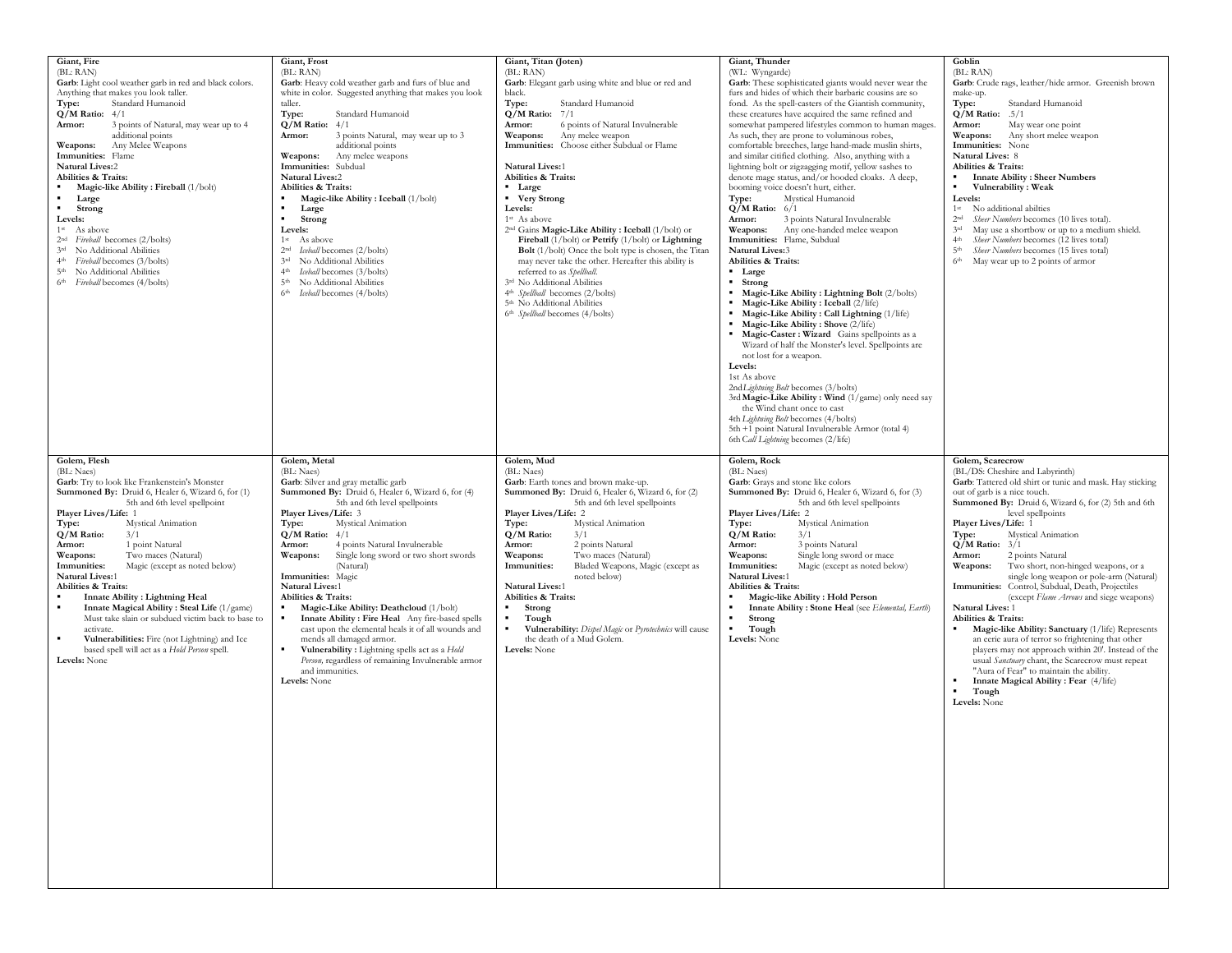| Gremlin<br>(BL: Rakasta)<br>Garb: White fur and face paint, or dark green scales and<br>a mohawk<br>Type:<br>Mystical Humanoid<br>$Q/M$ Ratio: $1/1$<br>Armor:<br>None<br>Single melee dagger or short sword<br>Weapons:<br>Immunities: None<br><b>Natural Lives: 1</b><br>Abilities & Traits:<br>Magic-Like Ability: Teleport (4/life)<br>Magic-Like Ability : Heat Weapon (4/life)<br>Magic-Like Ability: Warp Wood (4/life)<br>Magic-Like Ability: Pyrotechnics (1/life)<br>Magic-Like Ability: Dispel Magic (4/life)<br>Vulnerabilty: Attracted to complex machinery<br>and members of the opposite sex.<br>Levels:<br>1st No additional abilities<br>2nd Heat Weapon becomes (5/life)<br>3rd Warp Wood becomes (5/life)<br>May wear one point of armor<br>4th +1 Natural Life (total 2)<br>5th Dispel Magic becomes (unlimited)<br>6th Teleport becomes (unlimited)<br>+1 Natural Life (total 3)                                                                                                                                                                                                                                                                                                              | Griffon<br>(BL: Terarin)<br>Garb: Feathers and a good imagination<br>Standard Beast<br>Type:<br>$Q/M$ Ratio: $4/1$<br>3 points Natural<br>Armor:<br>Two short swords (Natural)<br>Weapons:<br>Immunities: None<br>Natural Lives: 3<br>Abilities & Traits:<br><b>Innate Ability: Shove</b> (1/life)<br>Natural Flight (unlimited)<br>Levels:<br>1st As above<br>2nd May be used as a Mount while in Flight<br>3rd Gains Innate Ability : Heal Self (1/life)<br>5th Gains Strong Trait<br>5th Can carry two passengers while in Flight<br>6th +1 point of Natural armor (total 4)                                                                                                                                                                       | Harpy<br>Garb: Any shirt or tunic with feathered wings in a dull<br>color.<br>Type:<br>Standard Humanoid<br>$Q/M$ Ratio: $1/1$<br>Armor:<br>None<br>Two short swords (Natural)<br>Weapons:<br>Immunities: None<br>Natural Lives:3<br>Abilities & Traits:<br>Natural Flight (unlimited)<br>Innate Ability: Fear (1/life)<br>Innate Ability: Poison Weapon (1/life)<br>Levels<br>1st As above<br>Gains one point Natural armor<br>2nd<br>Fear becomes (2/life)<br>3rd<br>Poison Weapon becomes (2/life)<br>4th<br>+1 point Natural armor (total 2)<br>5th<br>Gains Innate Ability: Attuned (1/game)<br>6th                                                                                                                                                                                                                                                                                                                                                                                                                                                                                                                                                                                                                                                                                                          | Hydra<br>(WL: Vaargard)<br>Garb: Scales and metallic fabrics.<br>Mystical Multi-Player Beast<br>Type:<br>$Q/M$ Ratio: $8/1$ (QUEST)<br>4 points Natural Invulnerability<br>Armor:<br>One long sword per head; tail must use<br>Weapons:<br>flail (all Natural)<br>Immunities: None<br><b>Natural Lives:1</b><br>Abilities & Traits:<br>Innate Ability: Fight After Death Tail section<br>only.<br>Magic-Like Ability: Iceball (1/bolt) or Magic<br>Bolt (1/bolt) or Entangle (1/bolt) Only one head<br>may use this ability.<br>Magic-Like Ability: Fear (2/life) Only one head<br>may use this ability.<br>Large<br>Strong<br>Vulnerability : The tail automatically dies if all<br>heads are slain.<br>Levels:<br>1st As above<br>2nd +1 point Natural Invulnerability (total 5)<br>3rd Gains Magic-Like Ability : Lightning Bolt<br>(1/bolt) Only one head may use this ability.<br>+1 point Natural Invulnerability (total 6)<br>4th<br>Gains Magic-Like Ability: Fireball (1/bolt) or<br>5th<br>Petrify (1/bolt) Only one head may use this ability.<br>6th<br>All parts gain Innate Ability: Regeneration or<br>one head gains Magic-Like Ability: Hypnotic<br>Gaze (unlimited) | Kraken<br>(WL: Vaargard)<br>Garb: Dark green tunic or robes.<br>Type:<br>Standard Multi-Player Beast<br>$Q/M$ Ratio: $25/1$ (QUEST)<br>4 points Natural Invulnerable<br>Armor:<br>One flail per tentacle, one great weapon<br>Weapons:<br>for the beak<br>Immunities: Flame, Contol, Subdual<br>Natural Lives:1<br>Abilities & Traits:<br>Aquatic<br>Strong All of the tentacles have this Trait.<br>Very Strong Only the beak has this Trait.<br>Magic-like Ability: Fear (2/game)<br>$\blacksquare$<br>Innate Ability: Fight After Death Only the<br>$\blacksquare$<br>tentacles have this ability<br>Innate Ability: Sever Spirit (unlimited) Only the<br>beak has this ability<br>Vulnerabilty: Stationary Kraken are unusual in<br>that it can not move around the battlefield. The<br>Kraken's "beak" is stationary and anchors its<br>"tentacles." While the beak may not move, it serves<br>as the reference point for which the tentacles may<br>roam. Subdued enemies may be carried to the beak<br>for consumption.<br>Levels:<br>1 <sup>st</sup><br>As above<br>One tentacle may throw Seige Boulders<br>2 <sub>nd</sub><br>No additional abilities<br>3rd<br>Gains Innate Ability: Mass Shove (1/life) Only<br>4 <sup>th</sup><br>the beak may activate this ability.<br>5 <sup>th</sup><br>Two tentacles may remove their harness and roam<br>freely within a 100' range.<br>6 <sup>th</sup><br>+1 Mass Shove (total 2/life). |
|--------------------------------------------------------------------------------------------------------------------------------------------------------------------------------------------------------------------------------------------------------------------------------------------------------------------------------------------------------------------------------------------------------------------------------------------------------------------------------------------------------------------------------------------------------------------------------------------------------------------------------------------------------------------------------------------------------------------------------------------------------------------------------------------------------------------------------------------------------------------------------------------------------------------------------------------------------------------------------------------------------------------------------------------------------------------------------------------------------------------------------------------------------------------------------------------------------------------|-------------------------------------------------------------------------------------------------------------------------------------------------------------------------------------------------------------------------------------------------------------------------------------------------------------------------------------------------------------------------------------------------------------------------------------------------------------------------------------------------------------------------------------------------------------------------------------------------------------------------------------------------------------------------------------------------------------------------------------------------------|-------------------------------------------------------------------------------------------------------------------------------------------------------------------------------------------------------------------------------------------------------------------------------------------------------------------------------------------------------------------------------------------------------------------------------------------------------------------------------------------------------------------------------------------------------------------------------------------------------------------------------------------------------------------------------------------------------------------------------------------------------------------------------------------------------------------------------------------------------------------------------------------------------------------------------------------------------------------------------------------------------------------------------------------------------------------------------------------------------------------------------------------------------------------------------------------------------------------------------------------------------------------------------------------------------------------|---------------------------------------------------------------------------------------------------------------------------------------------------------------------------------------------------------------------------------------------------------------------------------------------------------------------------------------------------------------------------------------------------------------------------------------------------------------------------------------------------------------------------------------------------------------------------------------------------------------------------------------------------------------------------------------------------------------------------------------------------------------------------------------------------------------------------------------------------------------------------------------------------------------------------------------------------------------------------------------------------------------------------------------------------------------------------------------------------------------------------------------------------------------------------------------|---------------------------------------------------------------------------------------------------------------------------------------------------------------------------------------------------------------------------------------------------------------------------------------------------------------------------------------------------------------------------------------------------------------------------------------------------------------------------------------------------------------------------------------------------------------------------------------------------------------------------------------------------------------------------------------------------------------------------------------------------------------------------------------------------------------------------------------------------------------------------------------------------------------------------------------------------------------------------------------------------------------------------------------------------------------------------------------------------------------------------------------------------------------------------------------------------------------------------------------------------------------------------------------------------------------------------------------------------------------------------------------------------------------------------------------------|
| Lich<br>(BL: Arimithris and Tawnee)<br>Garb: Yellow Sash. Suggested: a skull mask or other<br>"undead" looking garb and makeup.<br>Summoned by: Wizard 6 (Lich)<br>Player lives/life: 0. Wizards who become Liches gain<br>additional lives.<br>Type:<br>Undead Humanoid<br>$Q/M$ Ratio: $2/1$<br>None<br>Armor:<br>As per Wizard<br>Weapons:<br>Immunities: Control, Death, Poison<br>Natural Lives: 1 per spell purchased<br>Abilities & Traits:<br>Neutral<br>Magic-Caster: Wizard Becoming a Lich is<br>treated as an additional life for the Wizard for all<br>purposes, including magic. Liches who use Mutual<br>Destruction kill their target, but do not lose a life,<br>instead they act as if Banished. Liches who use the<br>Transform spell can only transform beings into<br>undead monsters<br>Vulnerabily: Bound: Liches are bound to within<br>a circle made by a 10 ft piece of yellow cloth. This<br>cloth must be placed on the battlefield within 100<br>ft of where they last died. Thus each time a lich<br>dies, it can move its circle up to 100 ft from where<br>it last was. If cannot be within 100 ft of a base or<br>nirvana. They may not leave this circle.<br><b>Levels: None</b> | Lizardman<br>(BL: Cheshire)<br>Garb: Green tunic, preferably with cloth scales.<br>Suggested: Green face paint and green cloth covered<br>flail.<br>Summoned by: Druid 6 (Reincarnate)<br>Player lives/life: 2<br>Type:<br>Standard Humanoid<br>$Q/M$ Ratio: $1/1$<br>1 point Natural, small or medium shield<br>Armor:<br>Single flail (Natural) and/or melee<br>Weapons:<br>weapons<br>Immunities: Poison<br>Natural Lives: 4<br>Abilities & Traits:<br>Strong<br>Levels:<br>1st No additional abilities<br>2nd Gains Innate Ability: Poison Weapon (1/game)<br>3rd +1 to Natural armor (total 2)<br>4th May now use javelins<br>+1 to Natural armor (total 3)<br>5th<br>Poison becomes (1/life)<br>6th May wear up to 3 points of additional armor | Lycanthrope<br>(BL: Naes)<br>Garb: Per the were-animal portrayed.<br><b>Mystical Beast</b><br>Type:<br>$Q/M$ Ratio: $3/1$<br>2 points Natural<br>Armor:<br>Two short swords (Natural)<br>Weapons:<br>Immunities: Control<br><b>Natural Lives: 3</b><br>Abilities & Traits:<br>Player Class: Peasant (Quests Only) A "natural<br>lycanthrope" can begin each life in human form if<br>they so choose. In this form they have none of the<br>Traits or Abilities listed below, though they retain<br>their immunity to Control. To assume were-form,<br>the player need only don the appropriate garb and<br>arm themselves accordingly. Once beast form is<br>assumed, they may not turn back unless slain or<br>cured of their disease.<br>Strong<br>Tough<br>Innate Ability: Berserk (on last life) This ability<br>adds the 2 points of Berserk armor to the<br>Lycanthropes own Natural armor (total 4 points)<br>Innate Ability: Tracking (1/life)<br>Innate Ability: Conversion (unlimited)<br>Vulnerability: Cure Disease forces a Lycanthrope<br>to revert to a Peasant for the rest of that life.<br>Levels:<br>1st As above<br>2nd No additional abilities<br>3rd Gains Magic-Like Ability: Fear (1/life)<br>4th Berserk now on last 2 lives<br>5th No additional abilities<br>6th Berserk on every life | Manticore<br>(DS: The Rogue's Guild)<br>Garb: Tabard of orange, tan or yellow with featherless<br>wings, and a wig or paper lion's mane.<br><b>Standard Beast</b><br>Type:<br>$Q/M$ Ratio: $2/1$<br>2 points Natural<br>Armor:<br>Weapons:<br>Two short swords (Natural) and<br>throwing daggers (Natural)<br>Immunities: Poison<br>Natural Lives:3<br>Abilities & Traits:<br>Innate Ability: Natural Flight (unlimited)<br>Innate Ability: Poison Weapon (1/life)<br>Levels:<br>$1^{\rm st}$<br>As above<br>2 <sup>nd</sup><br>Gains Innate Magical Ability: Fear (1/life)<br>+1 point of Natural armor (total 3).<br>3rd<br>4 <sup>th</sup><br>Throwing daggers are now Poisoned.<br>5 <sup>th</sup><br>Gains the Strong Trait<br>6 <sup>th</sup><br>Gains Immunity : Control                                                                                                                                                                                                                                                                                                                                                                                                       | Medusa<br>(BD: Nithanalorn)<br>Garb: Elegant garb with snakes added to hair.<br>Mystical Humanoid<br>Type:<br>$Q/M$ Ratio: $3/1$<br>Armor:<br>2 points Natural<br>Single short sword, any bow<br>Weapons:<br>Immunities: Poison, Subdual<br><b>Natural Lives: 3</b><br>Abilities & Traits:<br>Innate Ability: Poison Weapons (unlimited)<br>Magic-Like Ability: Petrify (unlimited) Striking<br>the Shield of Reflection will cause the effect to reflect<br>back on the Medusa.<br>Magic-Like Ability: Touch of Paralyzation<br>(1/life) no charge required, may extend through<br>weapon, declare "Stone!" x1 upon contact with<br>victim to activate<br>Levels<br>1st No additional abilities<br>2nd Gains Innate Magical Ability: Fear (1/life)<br>3rd No additional abilities<br>4th No additional abilities<br>5th Fear becomes (2/life)<br>6th Touch of Paralyzation becomes (2/life)                                                                                                                                                                                                                                                                                                                                                                                                                                                                                                                                                |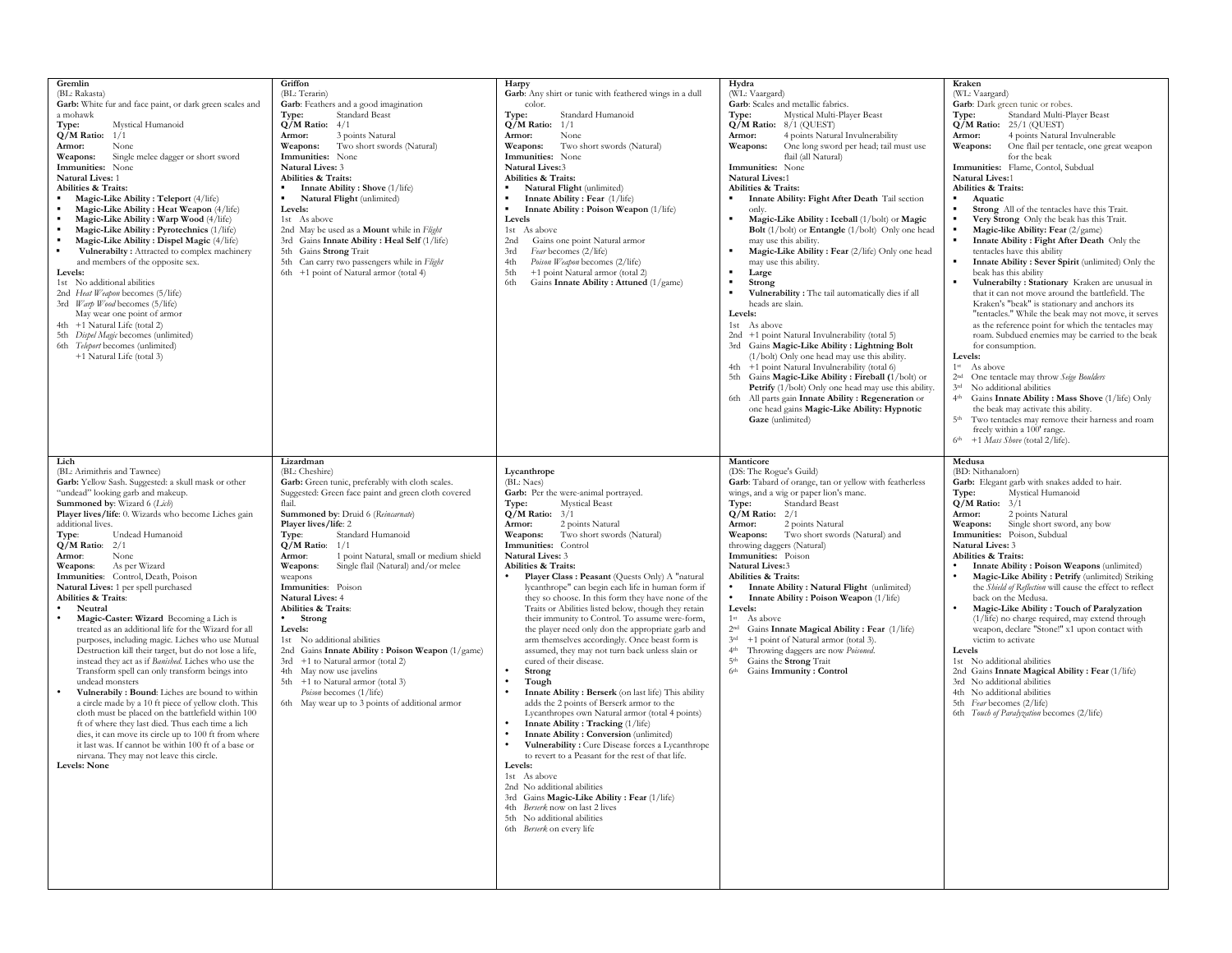| Minotaur<br>(BD: Cheshire)<br>Garb: Brown tunic and/or fur, and a brown headband<br>or mask.<br>Type:<br>Standard Humanoid<br>$Q/M$ Ratio: $2/1$<br>2 points Natural<br>Armor:<br>Any non-hinged melee weapons<br>Weapons:<br>Immunities: Control, Lost<br><b>Natural Lives: 3</b><br>Abilities & Traits:<br>Strong<br>Innate Ability: Tracking (2/life)<br>Levels<br>1st As above<br>2nd +1 point Natural armor (total 3)<br>3rd No additional abilities<br>4th Gains Innate Ability: Fight After Death (1/life)<br>5th Gains Immunity: Subdual<br>6th +1 Natural Lives (total 4).                                                                                                                                                                                                                                                                                                                                                                           | Mummy<br>(BL: Morbid)<br>Garb: Mostly wrapped in bandages.<br>Summoned by: Wizard 6 (Transform)<br>Player lives/life: 4<br>Undead Humanoid<br>Type:<br>$Q/M$ Ratio: $3/1$<br>Armor:<br>1 point Natural<br>Weapons:<br>Single short sword<br>Immunities: Control, Death, Sorcery, Subdual, Poison<br><b>Natural Lives: 3</b><br>Abilities & Traits:<br>Innate Ability: Touch of Death (unlimited)<br><b>Bloodless</b><br>Levels:<br>1st As above<br>2nd Gains the Strong Trait<br>3rd +1 point Natural armor (total 2)<br>4th +1 point Natural armor (total 3)<br>5th Gains Innate Magic-Like Ability : Fear (2/life)<br>6th Gains Magic-Like Ability : Heal (2/life) Self<br>only. This represents rejoining its body parts.                                                                                                                                                         | Nosferatu<br>(BL: Naes)<br>Garb: Black garb.<br>Undead Humanoid<br>Type:<br>$Q/M$ Ratio: $4/1$ (QUEST)<br>1 point.<br>Armor:<br>Weapons: Two short swords or melee daggers<br>Immunities: Control, Death, Subdual<br>Natural Lives:3<br>Abilities & Traits:<br>Strong<br>Tough<br><b>Innate Ability: Conversion</b><br><b>Innate Ability: Regenerate</b><br>Innate Ability: Summon Dead will bring a dead<br>Nosferatu back to life, as if it were a Resurrect spell.<br>Magic-like Ability: Yield (1/life)<br>Vulnerability: Nosferatu may not be Resurrected,<br>Healed, Reanimated, Transformed Or Reincarnated.<br>Levels:<br>1 <sup>st</sup><br>As above<br>Gains Magic-Like Ability: Teleport (1/life)<br>2 <sub>nd</sub><br>Yield becomes (2/life)<br>3rd<br>No additional abilities<br>4 <sup>th</sup><br>5 <sup>th</sup><br>No additional abilities<br>6 <sup>th</sup><br>Teleport becomes (2/life)                                                                                                                                                                                                                                                                                                                                                                                   | Orc<br>(BL: RAN)<br>Garb: Crude clothing, random leather/hide armor.<br>Greenish grey make-up, animal fangs.<br>Standard Humanoid<br>Type:<br>$Q/M$ Ratio: $2/1$<br>1 point Natural, may wear up to 2<br>Armor:<br>additional points<br>Weapons:<br>Any melee weapons, rocks, javelins,<br>shortbow<br>Natural Lives: 4<br>Abilities & Traits:<br>Innate Ability: Cure Poison (only on self, 1/life)<br>Innate Ability: Berserk (on last life)<br>Innate Ability: Truth $(1/game)$<br>Levels:<br>1 <sup>st</sup><br>No additional abilities.<br>+1 Natural Lives (5 total)<br>2nd<br>3rd<br>Gains Innate Ability: Fight After Death (on last<br>life)<br>Gains Innate Ability: Flame Arrow (1/arrow)<br>May now wear +1 point of additional armor (total<br>5 <sup>th</sup><br>May carry a medium shield<br>Gains Innate Ability : Improve Weapon<br>6 <sup>th</sup><br>(1/game)<br>+1 point of Natural armor (2 total)                                                                                                                             | Pegasus<br>(BL: Cheshire)<br>Garb: A pair of white feather wings and white fur<br>leggings.<br>Summoned by: Wizard 6 (Transform)<br>Player lives/life: 2<br><b>Mystical Beast</b><br>Type:<br>$Q/M$ Ratio: $1/1$<br>1 point Natural<br>Armor:<br>Weapons:<br>Two short swords or maces (Natural)<br>Immunities: Control<br>Natural Lives: 3<br>Abilities & Traits:<br>Many-Legged<br>Natural Flight (unlimited)<br>Innate Magical Ability: Awe (1/life)<br>Levels:<br>1st No additional abilities<br>2nd Gains Mount : May carry one rider.<br>3rd <i>Awe</i> becomes (2/life)<br>4th Gains Innate Magical Ability: Charm (1/game)<br>5th <i>Charm</i> becomes (1/life)<br>6th <i>Awe</i> becomes (3/life)                                         |
|---------------------------------------------------------------------------------------------------------------------------------------------------------------------------------------------------------------------------------------------------------------------------------------------------------------------------------------------------------------------------------------------------------------------------------------------------------------------------------------------------------------------------------------------------------------------------------------------------------------------------------------------------------------------------------------------------------------------------------------------------------------------------------------------------------------------------------------------------------------------------------------------------------------------------------------------------------------|--------------------------------------------------------------------------------------------------------------------------------------------------------------------------------------------------------------------------------------------------------------------------------------------------------------------------------------------------------------------------------------------------------------------------------------------------------------------------------------------------------------------------------------------------------------------------------------------------------------------------------------------------------------------------------------------------------------------------------------------------------------------------------------------------------------------------------------------------------------------------------------|------------------------------------------------------------------------------------------------------------------------------------------------------------------------------------------------------------------------------------------------------------------------------------------------------------------------------------------------------------------------------------------------------------------------------------------------------------------------------------------------------------------------------------------------------------------------------------------------------------------------------------------------------------------------------------------------------------------------------------------------------------------------------------------------------------------------------------------------------------------------------------------------------------------------------------------------------------------------------------------------------------------------------------------------------------------------------------------------------------------------------------------------------------------------------------------------------------------------------------------------------------------------------------------------|-----------------------------------------------------------------------------------------------------------------------------------------------------------------------------------------------------------------------------------------------------------------------------------------------------------------------------------------------------------------------------------------------------------------------------------------------------------------------------------------------------------------------------------------------------------------------------------------------------------------------------------------------------------------------------------------------------------------------------------------------------------------------------------------------------------------------------------------------------------------------------------------------------------------------------------------------------------------------------------------------------------------------------------------------------|----------------------------------------------------------------------------------------------------------------------------------------------------------------------------------------------------------------------------------------------------------------------------------------------------------------------------------------------------------------------------------------------------------------------------------------------------------------------------------------------------------------------------------------------------------------------------------------------------------------------------------------------------------------------------------------------------------------------------------------------------|
| Plaguer<br>(MS: Manny)<br>Garb: As per normal class. The plague hides itself well.<br>Standard Humaniod<br>Type:<br>$Q/M$ Ratio: $3/1$<br>Armor:<br>None<br>Weapons:<br>None<br>Natural Lives:5<br>Abilities & Traits:<br>Innate Ability: Touch of the Plague (unlimited)<br>Innate Ability: Conversion (unlimited)<br>Vulnerability: Cure Disease will turn a Plaguer into<br>a 1st level Warrior who is so grateful to the person<br>who cured them that they will gladly die for them<br>for the rest of their life, as per Bardic Charm.<br>Vulnerability: All Plaguer attacks are countered<br>by Protection from Disease or Protection from Death.<br>Levels:<br>1 <sup>st</sup><br>As above<br>2 <sup>nd</sup><br>No additional abilities<br>Gains Innate Ability: Fight After Death (1/life)<br>3rd<br>No additional abilities<br>4 <sup>th</sup><br>5 <sup>th</sup><br>Gains Hard To Kill Trait<br>6th Gains Innate Ability: Touch of Death (1/game) | Poltergeist<br>(BL: Cheshire)<br>Garb: Tie-dyed robes.<br>Undead Humanoid<br>Type:<br>$Q/M$ Ratio: $3/1$<br>None<br>Armor:<br>Weapons:<br>Single short sword<br>Immunities: Control, Subdual, Death, Poison<br><b>Natural Lives:3</b><br>Abilities & Traits:<br>Magic-like Ability: Touch of Death (3/life)<br>Magic-like Ability: Wounding (1/life)<br>Magic-like Ability: Teleport (3/life)<br>Vulnerability : If Banished three times in one life,<br>they are considered "Exorcised" and are ejected<br>from the game.<br>Levels:<br>1 <sup>st</sup><br>As above<br>Gains one point Natural armor<br>2 <sup>nd</sup><br>Wounding becomes (2/life)<br>Wounding becomes 3/life.<br>3rd<br>No additional abilities<br>4 <sup>th</sup><br>5 <sup>th</sup><br>Gains Magic-Like Ability: Conversion<br>(unlimited)<br>6 <sup>th</sup><br>Gains Magic-like Ability: Possession (1/life) | Scalor<br>(WL: Wyngarde)<br>Garb: Anything green, blue, or murky brown would<br>denote the color of these amphibious fish-men. Also,<br>scale mail could add a touch of realism, as would a fish<br>motif mask (I have seen them so they are out there). In a<br>pinch, some of those joke glasses with the big plastic<br>googly-eyes might suffice. Make lots of bubbling and<br>gurgling sounds. Walk slumped over to emulate the slow<br>gait these creatures exhibit on land.<br>Standard Humanoid<br>Type:<br>$Q/M$ Ratio: $1/1$<br>1 point Natural, may wear up to 2<br>Armor:<br>additional points<br><b>Weapons:</b><br>Any one melee weapon, javelins<br>Immunities: None<br><b>Natural Lives:5</b><br>Abilities & Traits:<br>Innate Ability: Entangle (2/bolts) Simulates<br>intricate netting.<br>Vulnerability: Slain by any hit with a Magic Bolt or<br>any weapon bearing an enchantment. This is to<br>represent the Scalors legendary vulnerability and<br>ignorance of the arcane arts.<br>Levels:<br>$1^{\rm st}$<br>As above<br>$2^{\rm nd}$<br>May now throw rocks<br>3rd<br>Entangle becomes (3/bolts)<br>No additional abilities<br>4 <sup>th</sup><br>Entangle becomes (4/bolts)<br>5 <sup>th</sup><br>Gains Innate Ability: Poison Weapon (1/life)<br>6 <sup>th</sup> | Siren<br>Garb: Seductive gray, blue, or green dress. Aquatic<br>looking if possible. Suggested: Blue and green glitter<br>makeup.<br>Summoned by: Druid 6 (Reincarnate)<br>Player lives/life:1<br>Mystical Humanoid.<br>Type:<br>$Q/M$ Ratio: $1/1$<br><b>Requirement:</b> Suggested to be female to play a siren<br>Armor:<br>None<br>Weapons:<br>Single melee dagger<br>Immunities: None<br><b>Natural Lives: 3</b><br>Abilities & Traits:<br>Magic-like Ability: Circle of Protection (1/life)<br>Magic-Like Ability: Yield (2/life)<br>Vulnerability: Bound: Sirens are bound to<br>within 50 ft of a single object that is chosen each<br>life. Denote the chosen object to a reeve. This<br>item cannot be one that is moveable (very large<br>rock, tree, body of water, etc).<br>Levels:<br>1st As above<br>2nd May now wear one point of armor<br>3rd Circle of Protection becomes (2/life)<br>4th Yield becomes (3/life)<br>5th <i>Circle of Protection</i> becomes (3/life)<br>6th Gains Magic-Caster: Bard Gain any two Bard<br>spells. | Skeleton<br>Garb: Skull Mask and Bones<br>Undead Humanoid<br>Type:<br>$Q/M$ Ratio: $2/1$<br>Armor:<br>May wear up to 2 points<br>Any melee weapons<br>Weapons:<br>Immunities: Control, Death<br>Natural Lives: 1<br>Abilities & Traits:<br>Magic-like Ability : Lightning Bolt acts as an Iceball<br>due to bones fusing.<br><b>Innate Ability: Regeneration</b><br>Vulnerability: Crushing attacks, such as those by<br>a mace, cause double damage.<br>Levels:<br>$1^{\rm st}$<br>As above<br>May wear $+1$ point of armor (total 3)<br>2 <sup>nd</sup><br>$3rd +1$ Natural Life (total 2)<br>May wear $+1$ point of armor (total 4)<br>4 <sup>th</sup><br>May use any shield<br>5 <sup>th</sup><br>6 <sup>th</sup><br>+1 Natural Life (total 3) |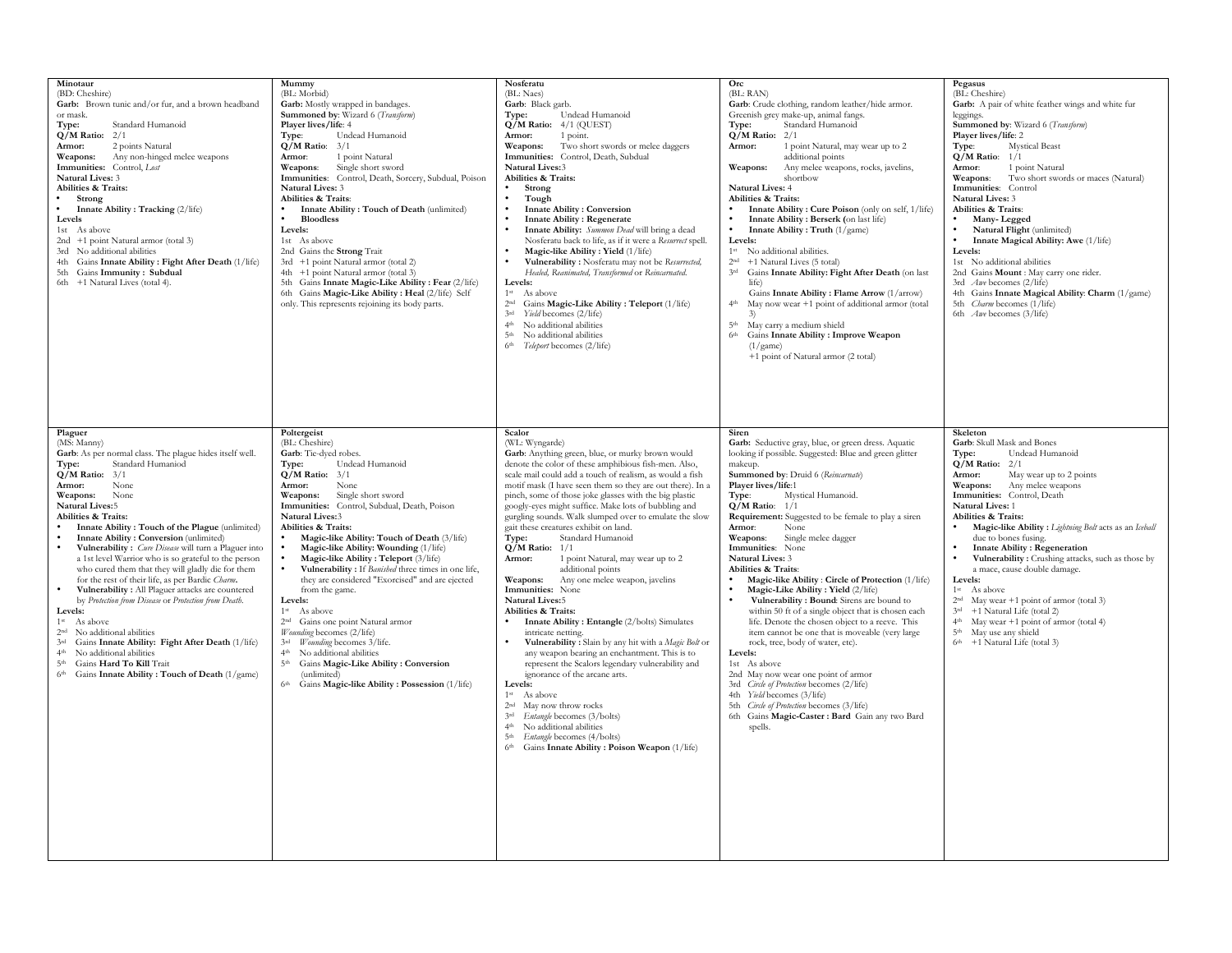| Spectre<br>(BL: Rakasta)<br>Garb: Black sheet.<br>Mystical Undead<br>Type:<br>$Q/M$ Ratio: $2/1$<br>Armor:<br>None<br>Weapons:<br>None<br>Immunities: Control, Death, Subdual<br>Natural Lives:1<br><b>Abilities &amp; Traits:</b><br><b>Incorporeal</b> (unlimited unless using Abilities)<br>Magic-like Ability: Consume Soul (1/life) For<br>the sake of game balance, a Spectre may never take<br>more than two lives from any one person with this<br>ability. However, the victim will still loose a life<br>and have their spirit severed. Thus a Spectre has a<br>maximum of three lives.<br>Innate Ability: Sever Spirit (unlimited) Anyone<br>slain by a Spectre is automatically considered<br>Severed.<br>Magic-like Ability: Forcewall (unlimited) May<br>have up to two in operation at any time.<br>Magic-like Ability: Dispel Magic (2/life)<br>Innate Ability: Touch of Death (2/life)<br>Levels<br>1 <sup>st</sup> As above<br>2nd Gains Magic-like Ability : Extinguish (1/life)<br>3rd Extinguish becomes (2/life)<br>4 <sup>th</sup> Dispel Magic becomes (3/life)<br>5 <sup>th</sup> Gains Magic-Like Ability: Sleep (1/life)<br>6 <sup>th</sup> Dispel Magic becomes (4/life) | Skirit<br>(WL: Wyngarde)<br>Garb: Mickey Mouse ears, rat-face makeup, brown fur<br>and hodgepodge armor.<br>Standard Humanoid<br>Type:<br>$Q/M$ Ratio: $1/1$<br>May wear one point, small or medium<br>Armor:<br>shield<br>Weapons:<br>Any short melee weapon<br>Immunities: Poison, Disease<br><b>Natural Lives: 5</b><br>Abilities & Traits:<br>Innate Ability: Sneak (1/life)<br>Innate Ability: Poison Weapon (1/life)<br>Vulnerability : Skirit Poison may be cancelled with<br>either Cure Posion or Cure Disease.<br>Levels:<br>1 <sup>st</sup> As above<br>2 <sup>nd</sup> Gains Innate Ability: Tracking (1/game)<br>May wear +1 point armor (total 2)<br>3rd<br><b>Innate Ability: Improve Armor</b><br>Gains<br>(1/game)<br>4 <sup>th</sup><br>Sneak becomes (2/life)<br>Tracking becomes (1/life)<br>5 <sup>th</sup><br>6 <sup>th</sup><br>May wear $+1$ point of armor (total 3) or<br>May use a short bow<br>Improve Armor becomes (1/life) | Sphinx<br>(DS: Labrynth)<br>Garb: Fake fur trousers and sleeves over a nude leotard<br>would give the basic sphinx body. Wings could be<br>attached to the upper arms or by a harness to the back.<br>Mystical Humanoid<br>Type:<br>$Q/M$ Ratio: $3/1$ (QUEST)<br>2 points Natural<br>Armor:<br>Weapons: Two short swords (Natural)<br><b>Natural Lives: 3</b><br>Abilities & Traits:<br>Magic-Caster: Wizard or Bard (3 Spellpoints)<br>The Sphinx's spell list may be chosen from either<br>Wizard or Bard spells of up to double the Monster<br>level. (ex: a 3rd level Sphinx can cast 6th level<br>spells) May bear enchantments as a normal player.<br>May bear own enchantments without penalty.<br>Strong<br>Levels<br>1st As above<br>2nd Gains Magic-Like Ability: Counterspell (1/life)<br>3rd +3 Spellpoints (total 6)<br>4th Gains Magic-Like Ability: Confusion (2/life)<br>Counterspell becomes (2/life)<br>5th Gains Magic-Like Ability : Dispel Magic (2/life)<br>Gains Innate Ability: Attuned (unlimited)<br>6th +3 Spellpoints (total 9) | Spider, Giant<br>(BL: Cheshire)<br>Garb: Black tunic with some kind of web pattern on it<br>(no cartoon costumes please).<br>Standard Beast<br>Type:<br>$Q/M$ Ratio: $1/1$<br>Armor:<br>1 point Natural<br>Two melee daggers (Natural)<br>Weapons:<br>Immunities: Entangle, Wounding, Hold Person, Poison<br>Natural Lives:3<br>Abilities & Traits:<br>Innate Ability: Entangle (2/unlimited)<br>Innate Ability: Poison Weapons (unlimited)<br>Innate Abilities : Webs (8/life)<br>Levels:<br>1 <sup>st</sup><br>As above<br>+1 point Natural armor (total 2)<br>2 <sup>nd</sup><br>Can use two short swords instead of daggers<br>3rd<br>Poison kills in a 50 count instead of 100<br>4 <sup>th</sup><br>+1 point Natural armor (total 3)<br>5 <sup>th</sup><br>6th Gains Innate Ability : Vermin Horde (Spiders)                                                                                                                                                                                                                                                                                                     | Stormraven<br>(DS: The Rogue's Guild)<br>Garb: A dark, feathered tunic or tabard.<br><b>Mystical Beast</b><br>Type:<br>$Q/M$ Ratio: $2/1$<br>Armor:<br>2 points Natural<br>2 short swords (Natural)<br>Weapons:<br><b>Natural Lives:4</b><br>Abilities & Traits:<br>Innate Ability: Shove (unlimited)<br>Innate Ability: Wind (1/life)<br>Magic-like Abilities : Call Lightning (2/Life)<br>Natural Flight (unlimited)<br>Levels: None                                                                                                                                                                                                                                                                             |
|------------------------------------------------------------------------------------------------------------------------------------------------------------------------------------------------------------------------------------------------------------------------------------------------------------------------------------------------------------------------------------------------------------------------------------------------------------------------------------------------------------------------------------------------------------------------------------------------------------------------------------------------------------------------------------------------------------------------------------------------------------------------------------------------------------------------------------------------------------------------------------------------------------------------------------------------------------------------------------------------------------------------------------------------------------------------------------------------------------------------------------------------------------------------------------------------------|-----------------------------------------------------------------------------------------------------------------------------------------------------------------------------------------------------------------------------------------------------------------------------------------------------------------------------------------------------------------------------------------------------------------------------------------------------------------------------------------------------------------------------------------------------------------------------------------------------------------------------------------------------------------------------------------------------------------------------------------------------------------------------------------------------------------------------------------------------------------------------------------------------------------------------------------------------------|--------------------------------------------------------------------------------------------------------------------------------------------------------------------------------------------------------------------------------------------------------------------------------------------------------------------------------------------------------------------------------------------------------------------------------------------------------------------------------------------------------------------------------------------------------------------------------------------------------------------------------------------------------------------------------------------------------------------------------------------------------------------------------------------------------------------------------------------------------------------------------------------------------------------------------------------------------------------------------------------------------------------------------------------------------------|------------------------------------------------------------------------------------------------------------------------------------------------------------------------------------------------------------------------------------------------------------------------------------------------------------------------------------------------------------------------------------------------------------------------------------------------------------------------------------------------------------------------------------------------------------------------------------------------------------------------------------------------------------------------------------------------------------------------------------------------------------------------------------------------------------------------------------------------------------------------------------------------------------------------------------------------------------------------------------------------------------------------------------------------------------------------------------------------------------------------|--------------------------------------------------------------------------------------------------------------------------------------------------------------------------------------------------------------------------------------------------------------------------------------------------------------------------------------------------------------------------------------------------------------------------------------------------------------------------------------------------------------------------------------------------------------------------------------------------------------------------------------------------------------------------------------------------------------------|
| Troglodyte<br>(WL: Wyngarde)<br>Garb: Green and / or yellow clothing to symbolize the<br>putrid hide of the notorious Trogs. Also, fins are big<br>with the Troglodyte set, head fins, dorsal fins, swimming<br>/ diving fins (on your feet). Scale mail is suitable. Also,<br>bandoleers are a Trog fashion statement, so a brown or<br>black sash across the chest could be used to represent<br>one.<br>Standard Humanoid<br>Type:<br>$Q/M$ Ratio: $2/1$<br>2 points Natural, may wear up to 2<br>Armor:<br>additional points<br>Any melee weapons, javelins<br>Weapons:<br>Immunities: Entangle, Wounding, Hold Person, Poison<br>Natural Lives: 4<br>Abilities & Traits:<br>Innate Ability: Stinking Cloud (2/life)<br>Innate Ability: Stink Bolt (1/bolt)<br>Levels:<br>1 <sup>st</sup><br>As above<br>2 <sup>nd</sup> Gains Innate Ability : Entangle (1/bolt)<br>3rd No additional abilities<br>Stink Bolt becomes (2/bolts)<br>4 <sup>th</sup><br>5 <sup>th</sup> No additional abilities<br>6 <sup>th</sup> Stink Bolt becomes (2/bolts)                                                                                                                                                   | Troll, Regenerating<br>(BL: Cheshire)<br>Garb: Dirty green or gray tunic with fur/skin loincloth.<br>Suggested: Crude clothing, tusk-like fangs.<br>Summoned by: Druid 6 (Reincarnate)<br>Player lives/life: 4<br>Mystical Humanoid<br>Type:<br>$Q/M$ Ratio: $3/1$<br>Armor:<br>1 point Natural<br>Two short swords (Natural)<br>Weapons:<br>Immunities: None<br><b>Natural Lives: 2</b><br>Abilities & Traits:<br>Regeneration<br>Strong<br>Levels<br>1st No additional abilities<br>2nd Gains Magic-Like Ability: Fear (1/life)<br>3rd +1 to Natural armor (total 2)<br>4th +1 Natural Lives (total 3)<br>5th +1 to Natural armor (total 3)<br>6th Fear becomes (2/life)                                                                                                                                                                                                                                                                                | Troll, Stone<br>(BL: RAN)<br>Garb: Crude clothing, fur loincloth, gray make-up,<br>tusks or fangs<br>Mystical Humanoid<br>Type:<br>$Q/M$ Ratio: $3/1$<br>2 points Natural Invulnerability<br>Armor:<br>Any melee club, mace or hammer;<br>Weapons:<br>boulders<br>Immunities: Subdual, Control<br>Natural Lives: 2<br>Abilities & Traits:<br>Strong<br><b>Innate Ability: Petrify Heals</b><br>Vulnerability: Lightning-based attacks act as a<br>Petrify spell when cast upon a Stone Troll,<br>regardless of it's remaining armor.<br>Levels<br>1st No additional abilities<br>2nd +1 Natural Lives (total 3)<br>3rd +1 point Natural Invulnerable armor (total 3)<br>4th May use any melee weapon<br>5th +1 Natural Lives (total 4)<br>6th +1 point Natural Invulnerable armor (total 4)                                                                                                                                                                                                                                                                  | Unicorn<br>Garb: White hooded cloak and golden horn. White fur<br>leggings. Suggested: as horse-like as possible.<br>Summoned by: Druid 6 (Reincarnate) Wizard 6<br>(Transform)<br>Player lives/life:3<br><b>Mystical Fey Beast</b><br>Type:<br>$Q/M$ Ratio:<br>2/1<br>Armor:<br>None.<br>Weapons:<br>Single natural magical short sword that<br>deals 2 points thrusting and slashing-<br>represents the unicorn's horn.<br>Immunities: Control (save for Bardic Charm)<br><b>Natural Lives: 3</b><br>Abilities & Traits:<br>Many-Legged<br>Magic-like Ability : Heal (unlimited)<br>Magic-like Ability: Teleport (unlimited)<br>Requires the unicorn put its hood over its head in<br>addition to the normal incantation.<br>Home Tree<br>Levels:<br>1st As above<br>2nd Gains Innate Magic-like Ability: Resurrect<br>(1/life) Requires bringing the dead to the unicorn's<br>home tree and having them and the unicorn touch it<br>while casting the spell.<br>3rd Resurrect becomes (2/life)<br>4th Gains Innate Magic-like Ability: Lost (1/life)<br>5th Resurrect becomes (3/life)<br>6th Lost becomes (3/life) | Vampire<br>Garb: White make-up with a black arm-band<br>Undead Humanoid<br>Type:<br>$Q/M$ Ratio: $2/1$<br><b>By Class</b><br>Armor:<br><b>By Class</b><br>Weapons:<br>Immunities: All (Exception: Fire/Lightning attacks<br>and/or thrust/stab weapons)<br>Natural Lives: 1<br>Abilities & Traits:<br>Magic-Caster or Class Abilities : Vampires were<br>once normal humans, and as such, retain all class<br>abilities they had in life. Each Vampire must<br>choose a class and play it at a level they have<br>attained.<br>Innate Ability: Steal Life (1/life)<br>Innate Ability: Conversion (this ability may be<br>removed at the Reeve's option for standard<br>battlegames)<br>Levels: As Class portrayed. |